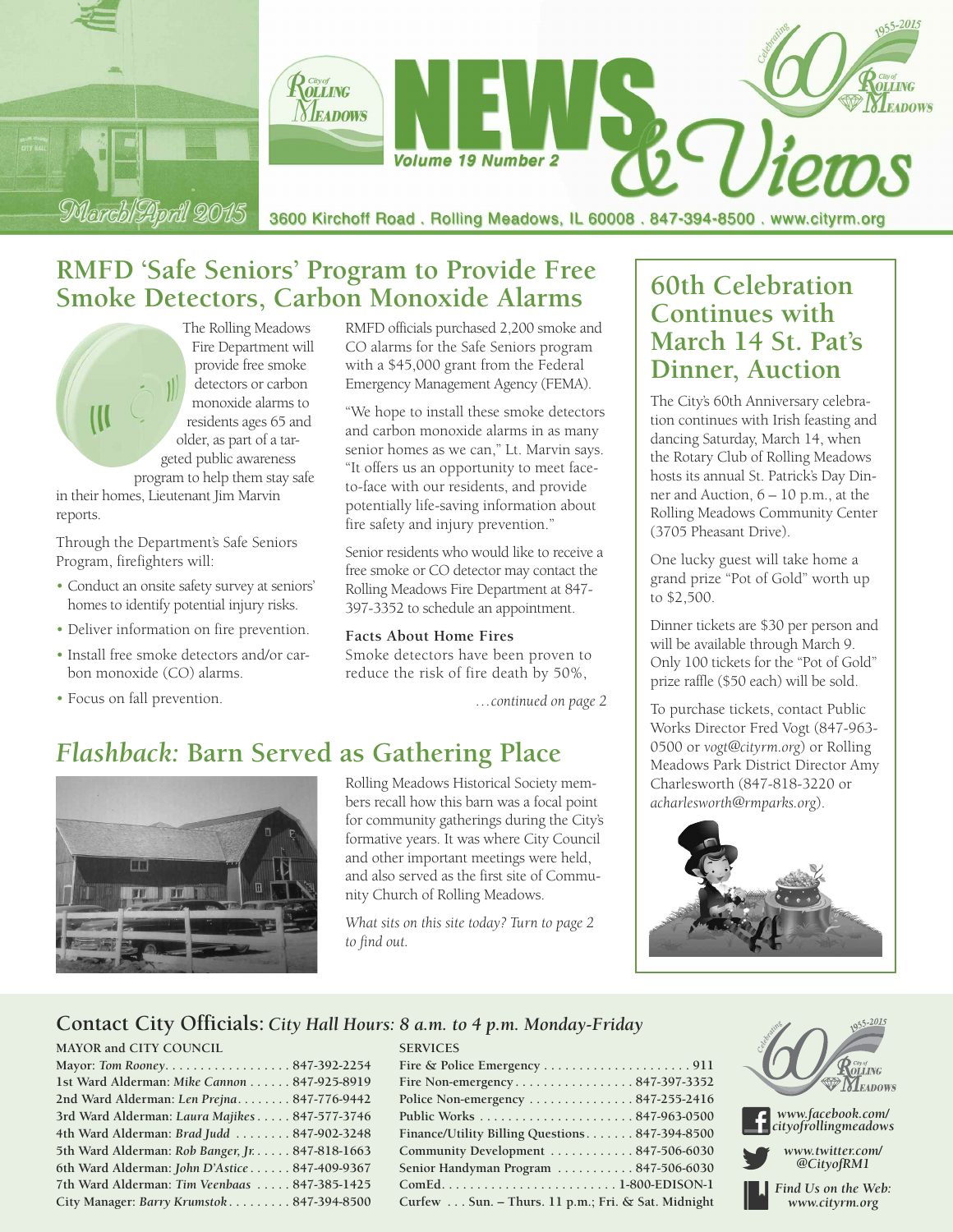## **Kimball Hill 5th Grader Wins 60th Anniversary Vehicle Sticker Design Competition**

Congratulations to Rolling Meadows resident – and budding artist – Paige Cosico, a 5th grader at Kimball Hill Elementary School, for creating the win-**60 years** ning entry in the City's 60th Anniversary vehicle sticker competition.

Paige's design, a handdrawn representation of the City's Carillon Tower, was publicly unveiled at a February 26 community birthday party that marked the beginning of Rolling Meadows' 60th Anniversary celebration. The drawing will be available later this

year as a commemorative vehicle sticker.

Nearly 60 designs were submitted for the competition, which was open to all Rolling Meadows students in grades 3 – 8.

Entries were judged by members of the City's "Celebrate 60!" Committee.

> For designing the winning entry, Paige received a commemorative plaque. Her family was presented with \$125 in gift cards from Meijer and Jewel/Osco.

Photos from the February 26 birthday party will be published

in the April issue of *e-NEWS & VIEWS*, which will be posted on the City's Website in late March.

### *City Seeks Veterans for Memorial Day Parade*

The Rolling Meadows Veterans Committee is seeking resident veterans and their family members to join this year's Memorial Day Parade and observance, Saturday, May 23.

The City will also host its annual Veterans Dinner Friday, May 22.

Committee members maintain a registry of all Rolling Meadows veterans who have participated in past Memorial Day ceremonies to honor those who have served. Veterans who have not previously registered – and would like to be part of this year's events – may contact City Hall at 847-394-8500.

# **Jewel Donates \$2,500 to Support Local Student's Continuing Education**

The Jewel/Osco on Kirchoff Road will present a \$2,500 grant to a Rolling Meadows High School student at the end of this school year to help defray the cost of his or her continuing education.

"We are extremely grateful for Jewel's support. As one of the City's original businesses, Jewel has served generations of Rolling Meadows residents and become an integral part of our community," explains Lori Ciezak, Assistant to the City Manager. "Now, with its very generous \$2,500 donation, it has boldly announced its continued support for our City's future generations."

Jewel, which has served Rolling Meadows customers since the 1950s, is among the growing number of organizations supporting the City's 60th Anniversary celebration. The list includes the Rolling Meadows Park District, Rolling Meadows Chamber of Commerce, Jewel/Osco, Meijer and Harper College.



To learn more about ways to support Rolling Meadows' 60th Anniversary celebration, contact Lori Ciezak at 847-394-8500 or *ciezakl@cityrm.org*.

## *Flash Forward!*



*Today, the Kirchoff Road barn site is home to the mixed-use Riverwalk development, which offers a blend of downtown businesses and residential condos.*

### **Free Smoke, Carbon Monoxide Detectors** *…continued from page 1*

according to data compiled by the National Fire Protection Association (NFPA). More than two-thirds of all home fire deaths occur in situations where there is not a working smoke detector.

House fires can cause tremendous damage and suffering: In 2011 alone, fire departments across the U.S. responded to roughly 370,000 home structure fires. These resulted in \$6.9 billion in property damage, 13,910 injuries and more than 2,500 deaths – an average of seven per day.

#### **Carbon Monoxide Facts**

Known as the silent killer, carbon monoxide (CO) is an odorless, colorless gas produced by burning fuels such as oil, kerosene, natural gas and wood. It is the leading cause of poisoning death in the Unites States, according to the NFPA.

Illinois law requires that all homes – single and multi-family units – have a CO detector within 15 feet of every sleeping room. Fire Department officials urge residents to test their smoke detectors each month, following the manufacturer's instructions, and replace the batteries twice per year.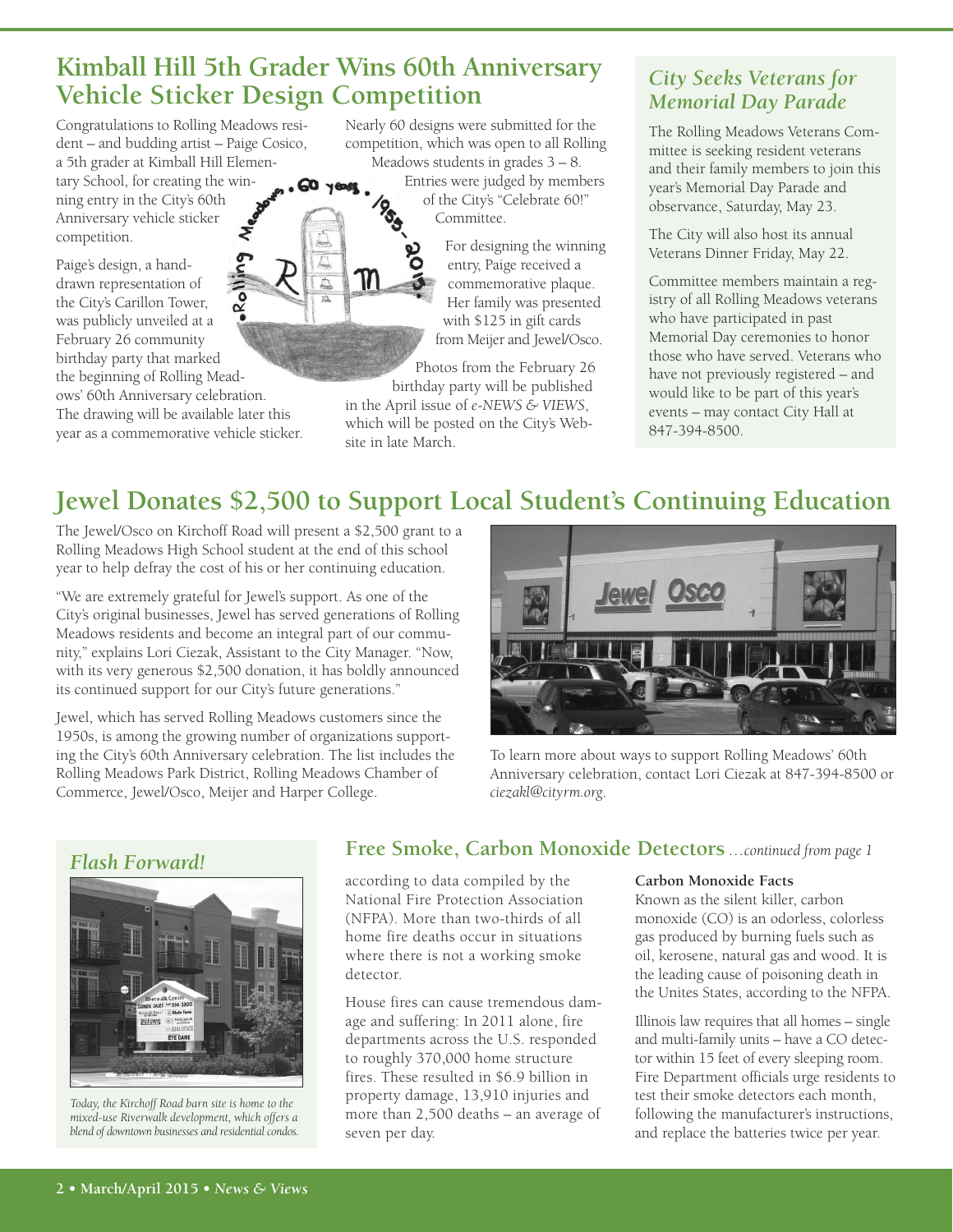# **Oscar-Nominated** *American Sniper* **Cast, Crew Members Have Strong Rolling Meadows Ties**

*American Sniper*, director Clint Eastwood's Academy Award-nominated film that has broken box office records since its release last December, boasts two cast and crew members who have strong ties to Rolling Meadows.



Former resident Robert Lorenz, who grew up in Rolling Meadows and attended Central Road School and Fremd High School, served as one of the film's producers. *American Sniper* is one of

*Robert Lorenz*

40 films\* in which Lorenz has served as a producer or assistant director, including *The Bridges of Madison County*, *Letters from Iwo Jima* and *Million Dollar Baby*.



In addition, Iraq War veteran and long-time Rolling Meadows resident Bryan Anderson has a small acting role in the film. It marks the latest addition to Anderson's TV and film resume,

*Bryan Anderson*

which includes roles in *Hawaii Five-O*, *CSI: NY* and HBO's *The Wire*.

Anderson, who served two tours of duty in Iraq, was injured in 2005 by an improvised explosive device (IED) that cost him both legs and his left hand. Today, Anderson serves as spokesperson for USA Cares, a non-profit dedicated to helping post-9/11 veterans in times of need.

*\*Source: Internet Movie Database*

# **City Welcomes 89 New Businesses in 2014**

Rolling Meadows welcomed 89 new businesses to the City in 2014, which help expand available shopping options for residents, diversify the City's tax base and reduce reliance on residential property taxes to fund services, City Manager Barry Krumstok reports.

Additions to the City's robust restaurant and retail sectors were joined by companies that specialize in professional services such as home health care, website design and Internet marketing. Hightechnology providers, including information technology (IT) and telecommunications firms, also put down roots in Rolling Meadows last year.

"The City's well-established reputation as a business-friendly community helps



facturer). *Jason Lensink Allstate, <sup>3338</sup> Kirchoff Road, joins down-town Rolling Meadows' ongoing revitalization.*



*Grande Jakes employees celebrate the Mexican restaurant's 2014 grand opening at 5500 New Wilke Road.*

attract new businesses that expand opportunities for residents," Krumstok explains. "Continued diversification of the City's tax base minimizes the burden on residents to fund essential City services and reduces our risk in the event of an economic downturn."

From independent merchants to Fortune 500 corporations, Rolling Meadows is home to many of the world's leading companies, including **Northrop Grumman** (aerospace and defense technology), **Capital One** (financial services), **Komatsu America** (earth-moving and construction equipment), **Methode Electronics** (custom-engineered, application-specific products and services), and **Weichai America** (diesel engine manu-

### *Mark Your Calendars* **Farmers & Food Trucks Returns for Third Season May 23**

Rolling Meadows' popular Farmers & Food Trucks program will begin its third season Saturday, May 23, during the City's annual Memorial Day observance.

Held Saturdays, ROLLING 1 *IERS & FOOD* 

May 23, June 27, July 25, August 22 and September 26, each event will feature a variety of

locally-grown produce, freshly-prepared menu items offered

by onsite food trucks, and a wide selection of home goods, health and beauty products, hand-made jewelry, clothing, art and more.

This year's program will also feature a special Friday, June 19 evening event at Community Church of Rolling Meadows, 2720 Kirchoff Road.

Residents who wish to volunteer for this year's program may contact Lori Ciezak, Assistant to the City Manager, at *ciezakl@cityrm.org* or 847- 394-8500.

Vendors who are interested in participating will find additional information and registration forms on the City's Website, **www.cityrm.org**.

> **Farmers & Food Trucks 2015 Schedule\*** Saturday, May 23 Friday, June 19\*\* Saturday, June 27 Saturday, July 25 Saturday, August 22 Saturday, September 26

\*Saturday events to be held 10 a.m. – 2 p.m. in the City Hall parking lot (3600 Kirchoff Road)

\*\*Friday program will take place 4 – 8 p.m. at Community Church (2720 Kirchoff Road)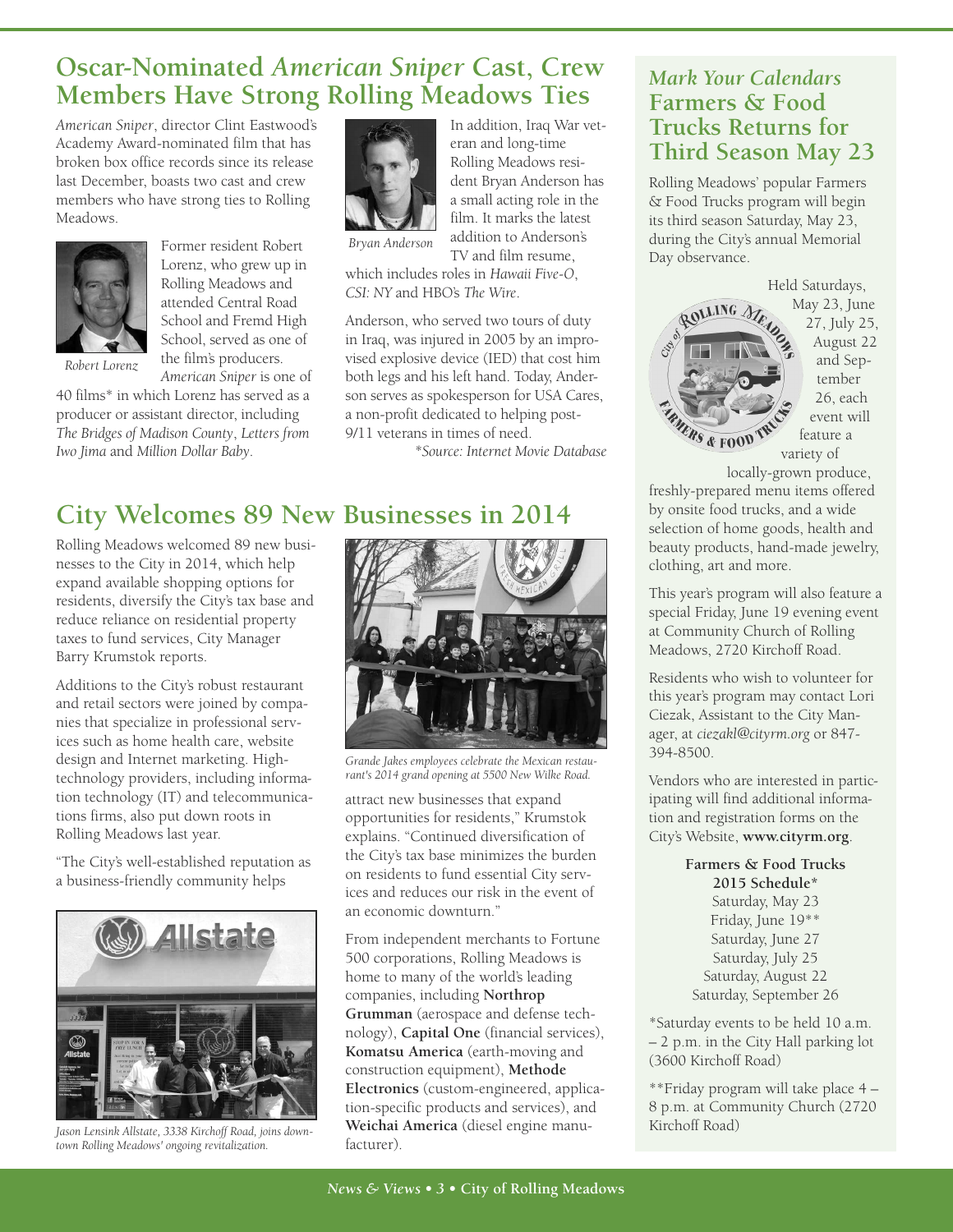| <i>March 2015</i>                                                                                                                              |                                                                                         |                                                                                                        |                                                                                                                                                                    |                                                                |                                                                                                                                                                   |                                                                                                                                                                                                          |
|------------------------------------------------------------------------------------------------------------------------------------------------|-----------------------------------------------------------------------------------------|--------------------------------------------------------------------------------------------------------|--------------------------------------------------------------------------------------------------------------------------------------------------------------------|----------------------------------------------------------------|-------------------------------------------------------------------------------------------------------------------------------------------------------------------|----------------------------------------------------------------------------------------------------------------------------------------------------------------------------------------------------------|
| Sunday                                                                                                                                         | Monday                                                                                  | Tuesday                                                                                                | Wednesday                                                                                                                                                          | Thursday                                                       | Friday                                                                                                                                                            | Saturday                                                                                                                                                                                                 |
|                                                                                                                                                |                                                                                         | Economic Development 3<br>Committee, 6 pm<br>Plan Commission, 7:30 pm,<br>both at City Hall            | <b>Zoning Board of</b><br>Appeals, 7:30 pm,<br><b>City Hall</b>                                                                                                    | <b>Adjudication Hearing 5</b><br>(Parking), 2 pm, City Hall    |                                                                                                                                                                   | 14th Annual Dr. Seuss<br>Celebration, 10:30 am-<br>12:30 pm & 1:30-3:30 pm,<br>Rolling Meadows Library.                                                                                                  |
| <b>Daylight Saving Time</b><br>Begins. Clocks "spring"<br>ahead one hour. Replace<br>batteries in your smoke and<br>carbon monoxide detectors. | Board of Fire & Police Q<br>Commissioners, 9 am,<br><b>City Hall</b>                    | <b>Crime Stoppers,</b><br>10<br>5:30 pm<br><b>City Council Meeting,</b><br>7:30 pm, both at City Hall  | <b>Creating Your Own</b><br>11<br>Legacies & Lores,<br>6:30-7:30 pm, Community<br>Center (3705 Pheasant<br>Drive). Hosted by the Rolling<br>Meadows Park District. | <b>Adjudication Hearing, 12</b><br>1 pm, City Hall             | 13                                                                                                                                                                | 14<br><b>St. Patrick's Day</b><br><b>Dinner &amp; Auction,</b><br>6-10 pm, Community Center<br>(3705 Pheasant Drive).<br>Hosted by Rotary Club of<br>Rolling Meadows & City's<br>Celebrate 60! Committee |
| 15                                                                                                                                             | 16                                                                                      | <b>City Council</b><br>17<br><b>Committee of the Whole.</b><br>7:30 pm, City Hall<br>St. Patrick's Day | 18                                                                                                                                                                 | <b>Adjudication Hearing 19</b><br>(Red Light), 2 pm, City Hall | <b>Water bills due</b><br>20                                                                                                                                      | 21                                                                                                                                                                                                       |
| 22                                                                                                                                             | Police Pension Board, 23<br>3:30 pm, City Hall                                          | City Council Meeting, 24<br>7:30 pm, City Hall                                                         | 25                                                                                                                                                                 | 26                                                             | 27                                                                                                                                                                | Lunch with the<br>28<br><b>Bunny, 11:30 am-1 pm,</b><br>Park Central (3000 Central<br>Road). Hosted by the Rolling<br><b>Meadows Park District</b>                                                       |
| 29                                                                                                                                             | <b>Yard Waste</b><br>30<br><b>Collection Begins</b><br><b>Early Refuse Set-Out Ends</b> | 31                                                                                                     | $\mathcal{R}^{\tiny{{\scriptscriptstyle{{G\!u}^\sigma}}\!{\scriptscriptstyle{{G\!u}}}$ ing<br><b>NEADOWS</b>                                                       |                                                                | Early refuse set-out ends Monday, March 30.<br>Per City ordinance, residents should<br>place refuse at curb after 6 pm the<br>evening prior to scheduled pick-up. |                                                                                                                                                                                                          |

| <i><b>Ipril 2015</b></i> |                                                                                                                                                                                                                                         |                                                                                                |                                                               |                                                                |                         |                                       |  |  |
|--------------------------|-----------------------------------------------------------------------------------------------------------------------------------------------------------------------------------------------------------------------------------------|------------------------------------------------------------------------------------------------|---------------------------------------------------------------|----------------------------------------------------------------|-------------------------|---------------------------------------|--|--|
| Sunday                   | Monday                                                                                                                                                                                                                                  | Tuesday                                                                                        | Wednesday                                                     | Thursday                                                       | Friday                  | Saturday                              |  |  |
|                          | Keep updated on City news with Rolling Meadows'<br>electronic newsletter, E-News & Views,<br>published in February, April, June, August,<br>October and December. Each newsletter is<br>archived on the City's Website, www.cityrm.org. |                                                                                                |                                                               | <b>Adjudication Hearing 2</b><br>(Parking), 2 pm, City Hall    | 3<br><b>Good Friday</b> |                                       |  |  |
| Easter                   | 6                                                                                                                                                                                                                                       | Economic Development 7<br>Committee, 6 pm<br>Plan Commission, 7:30 pm,<br>both at City Hall    | 8<br><b>Zoning Board of</b><br>Appeals, 7:30 pm,<br>City Hall | 9                                                              | 10                      | 11                                    |  |  |
| 12                       | <b>Board of Fire &amp;</b><br>13<br><b>Police Commissioners.</b><br>9 am, City Hall                                                                                                                                                     | Crime Stoppers,<br>14<br>5:30 pm<br><b>City Council Meeting,</b><br>7:30 pm, both at City Hall | 15                                                            | Adjudication Hearing, 16<br>1 pm, City Hall                    | 17                      | 18                                    |  |  |
| 19                       | Water bills due<br>20                                                                                                                                                                                                                   | <b>City Council</b><br>21<br><b>Committee of the Whole.</b><br>7:30 pm, City Hall              | 22<br><b>Earth Day</b>                                        | <b>Adjudication Hearing 23</b><br>(Red Light), 2 pm, City Hall | 24                      | <b>Salt Creek Cleanup</b><br>25       |  |  |
| 26                       | 27                                                                                                                                                                                                                                      | City Council Meeting, 28<br>7:30 pm, City Hall                                                 | 29                                                            | 30                                                             |                         | $\mathcal{R}$ oling<br><b>NEADOWS</b> |  |  |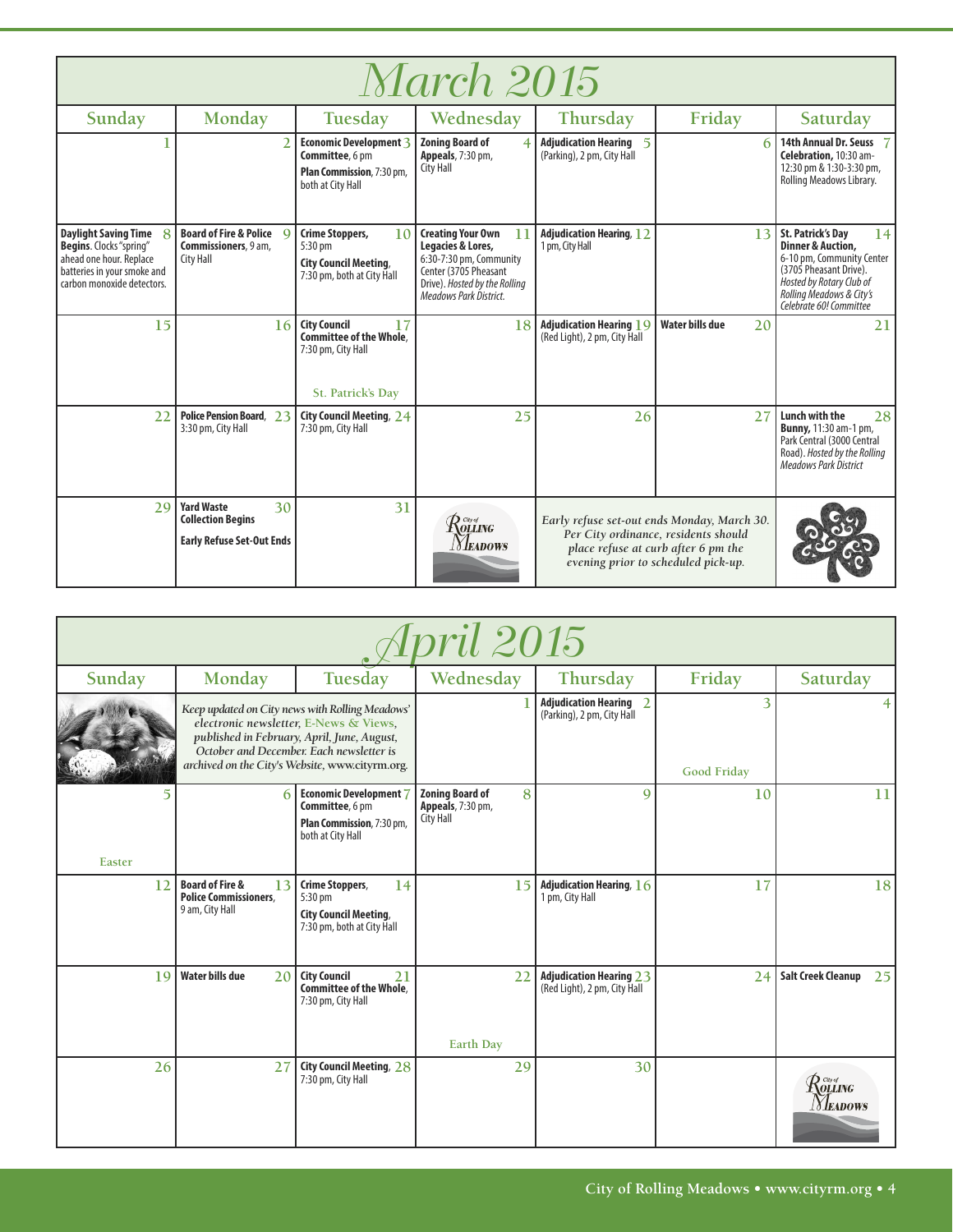# **25-Year Veteran Thomas Gadomski Named Police Commander; Officers Michael Fior, Matthew Weiglein Promoted to Sergeant**

Thomas Gadomski, a 25-year member of the Rolling Meadows Police Department, was promoted to Commander in January, Police Chief Dave Scanlan reports.

Also promoted were new Sergeants Michael Fior and Matthew Weiglein, who bring a combined 38 years of law enforcement experience to their new positions.

"Commander Gadomski, and Sergeants Fior and Weiglein, possess impeccable records of excellence when it comes to serving Rolling Meadows residents," Chief Scanlan says. "They have embraced their new responsibilities with the same professionalism and pride they have displayed throughout their careers. I offer my congratulations on their promotions and my thanks for their dedication to protecting this community."

#### **Commander Tom Gadomski**



Since joining the Department in 1989, Cmdr. Gadomski has served as a patrol officer, investigator, and sergeant. He is the Department's liaison to Rolling Meadows Crime Stoppers, and plays a key

*Tom Gadomski*

role in organizing community outreach programs such as National Night Out.

Cmdr. Gadomski has also served as an investigator with the regional Major Case Assistance Team (MCAT) and the Northern Illinois Police Alarm System's (NIPAS) Emergency Services Team.

He earned his Bachelor's Degree in Behavioral Sciences from National Louis University and an Associate's Degree in Law Enforcement from Oakton Community College. He is a graduate of Northwestern University's School of Police Staff and Command.



*Michael Fior*

**Sergeant Michael Fior** Sgt. Fior joined the Rolling Meadows Police Department in 1997, after serving three years with the Cook County Sheriff's Department. He has served as a detective,

gang unit officer, field training officer,

evidence technician, juvenile officer, and as a member of the Police Department Honor Guard.

Sgt. Fior has also served with MCAT's violent crimes unit, and as an Emergency Services Team (EST) and Special Weapons and Tactics (SWAT) member with NIPAS.



#### **Sergeant Matthew Weiglein**

Sgt. Weiglein's 13 years of experience with the Rolling Meadows Police Department includes serving as a member of the Motorcycle and

*Matthew Weiglein*

Bicycle Patrol teams, and as a field training officer. He began his career in Cicero, where he served as field training officer, K9 officer and as a certified firefighter.

### *RMPD Informational Seminar Draws Nearly 150 Residents*

Police Chief Dave Scanlan and Social Services Outreach Specialist Natalia Mercado discussed the Rolling Meadows Police Department's approach to building trust through its community policing efforts, during a free seminar that drew nearly 150 residents to City Hall in late January. The seminar, co-hosted by Chicago-based attorney Rocio S. Becerni, also covered recent changes to immigration laws and policies.

## **Planning Home Improvement Projects? Community Development Department Permits Protect Homeowners' Investment**



*Valerie Dehner*

Residents planning home improvement projects this spring have an important ally in the Rolling Meadows Community Development Department: the Department's permit process helps property owners protect their investment and maximize its value by guarding against poor workmanship that does not meet City safety codes, Director Valerie Dehner reports.

"Tradespeople, such as electricians and plumbers, are certified by local or state authorities for a reason – to protect customers," she explains. "The City's permit process is no different. Issuing permits for a particular project allows the City to schedule inspections to verify all work is performed properly and according to code."

Most projects – from hot water heater installation to structural additions – require a permit. Other common home improvement projects where permits are required include new siding and roofing, patios, back yard sheds and fencing.

State mandates for energy efficiency and lead-based paint removal also require permits for projects such as window replacement, and for remodeling work in homes built before 1978.

Residents who are not sure whether their project will require a permit may contact the Community Development Department at 847-506-6030. Detailed information on the permit process, including application forms, is available on the Department's Webpage, **www.cityrm.org/rmcd**.

## *Common Projects That Require Permits:*

- Air conditioning New window installation
	-
	-
- Hot water heater Siding
- Fencing Patios and decks
- Heating Roofing
	-